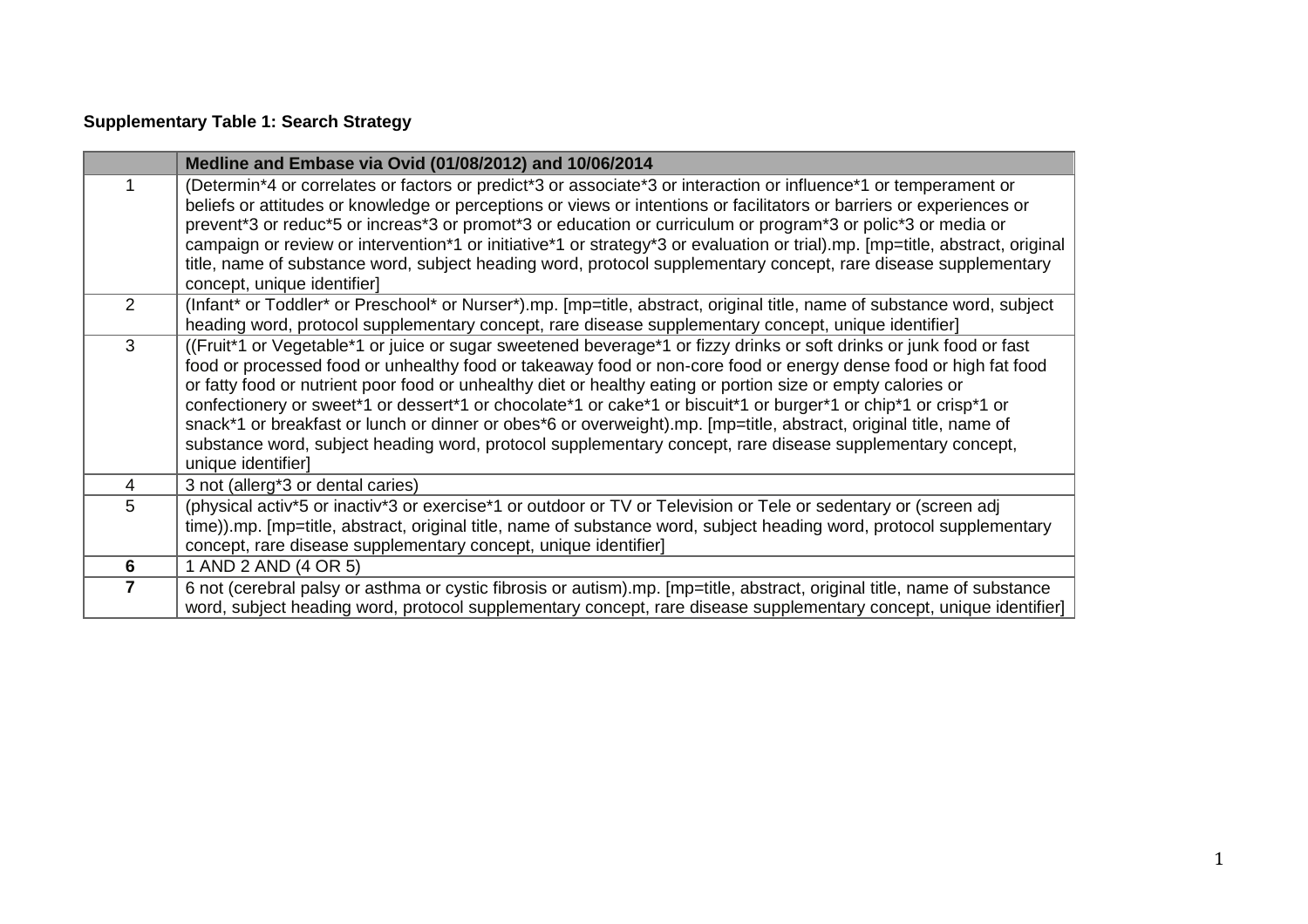|                | Cinahl and Psychinfo via Ebsco (03/08/2012) and 10/06/2014                                                                                                                                                                                                                                                                                                                                                                                                                                                                                       |
|----------------|--------------------------------------------------------------------------------------------------------------------------------------------------------------------------------------------------------------------------------------------------------------------------------------------------------------------------------------------------------------------------------------------------------------------------------------------------------------------------------------------------------------------------------------------------|
| S <sub>1</sub> | TX (Determin*4 or correlates or factors or predict*3 or associate*3 or interaction or influence*1 or temperament or<br>beliefs or attitudes or knowledge or perceptions or views or intentions or facilitators or barriers or experiences or<br>prevent*3 or reduc*5 or increas*3 or promot*3 or education or curriculum or program*3 or polic*3 or media or<br>campaign or review or intervention*1 or initiative*1 or strategy*3 or evaluation or trial)                                                                                       |
| S <sub>2</sub> | TX (Infant* or Toddler* or Preschool* or Nurser*)                                                                                                                                                                                                                                                                                                                                                                                                                                                                                                |
| S3             | TX (Fruit*1 or Vegetable*1 or juice or sugar sweetened beverage*1 or fizzy drinks or soft drinks or junk food or fast<br>food or processed food or unhealthy food or takeaway food or non-core food or energy dense food or high fat food<br>or fatty food or nutrient poor food or unhealthy diet or healthy eating or portion size or empty calories or<br>confectionery or sweet*1 or dessert*1 or chocolate*1 or cake*1 or biscuit*1 or burger*1 or chip*1 or crisp*1 or<br>snack*1 or breakfast or lunch or dinner or obes*6 or overweight) |
| S <sub>4</sub> | TX S3 not (allerg <sup>*</sup> 3 or dental caries)                                                                                                                                                                                                                                                                                                                                                                                                                                                                                               |
| S <sub>5</sub> | TX (physical activ*5 or inactiv*3 or exercise*1 or outdoor or TV or Television or Tele or sedentary or (screen n1<br>time))                                                                                                                                                                                                                                                                                                                                                                                                                      |
| S <sub>6</sub> | TX S1 AND S2 AND (S4 OR S5)                                                                                                                                                                                                                                                                                                                                                                                                                                                                                                                      |
| S7             | TX S6 not (cerebral palsy or asthma or cystic fibrosis or autism)                                                                                                                                                                                                                                                                                                                                                                                                                                                                                |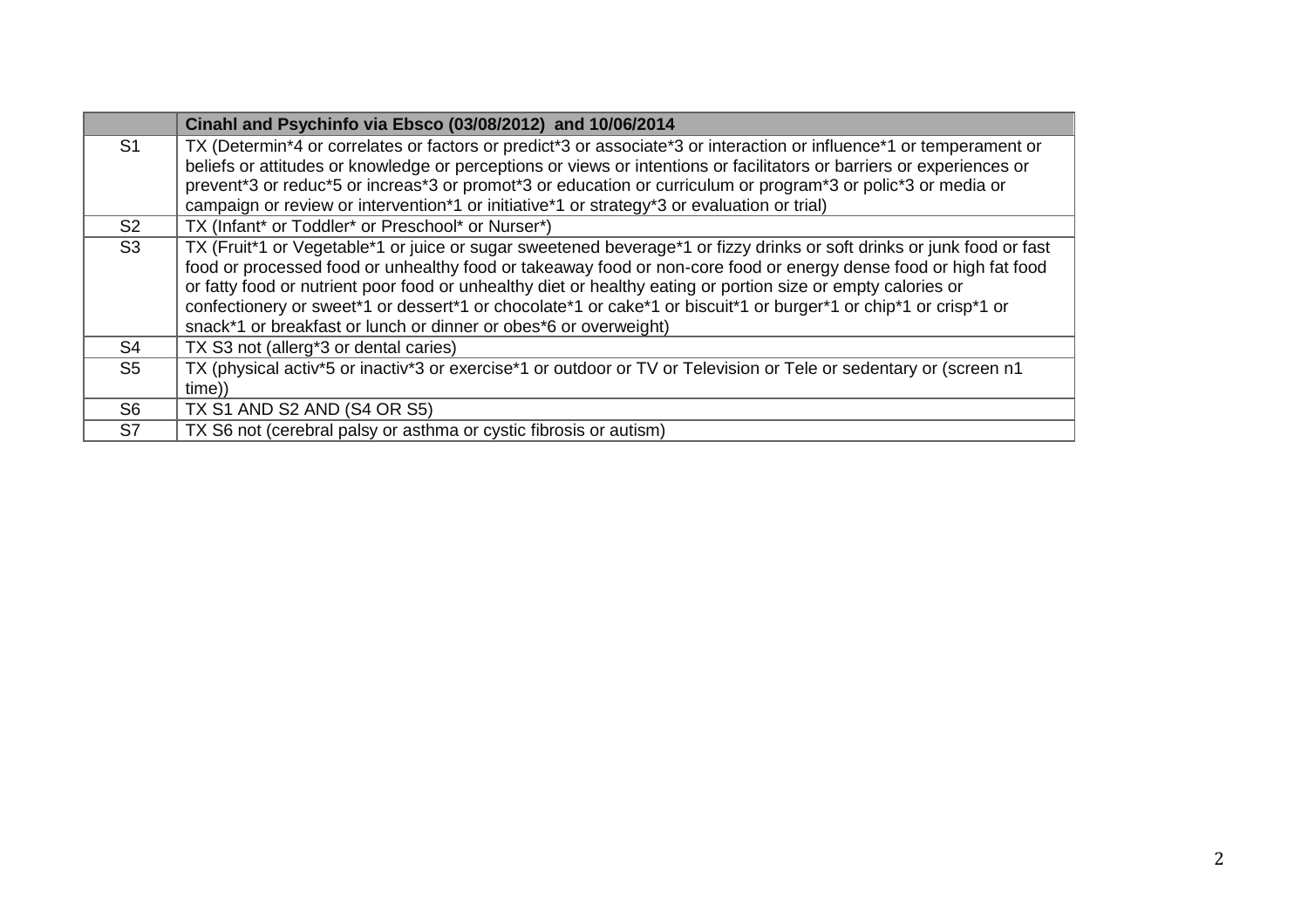|                | BNI via Healthcare Databases supplied by ProQuest (07/08/2012) and 10/06/2014                                                                                                                                                                                                                                                                                                                                                                                                                                                                         |
|----------------|-------------------------------------------------------------------------------------------------------------------------------------------------------------------------------------------------------------------------------------------------------------------------------------------------------------------------------------------------------------------------------------------------------------------------------------------------------------------------------------------------------------------------------------------------------|
|                | ((Determin*4 or correlates or factors or predict*3 or associate*3 or interaction or influence*1 or temperament or<br>beliefs or attitudes or knowledge or perceptions or views or intentions or facilitators or barriers or experiences or<br>prevent*3 or reduc*5 or increas*3 or promot*3 or education or curriculum or program*3 or polic*3 or media or<br>campaign or review or intervention*1 or initiative*1 or strategy*3 or evaluation or trial)).ti,ab                                                                                       |
| $\overline{2}$ | ((Infant* or Toddler* or Preschool* or Nurser*)).ti.ab                                                                                                                                                                                                                                                                                                                                                                                                                                                                                                |
| 3              | ((Fruit*1 or Vegetable*1 or juice or sugar sweetened beverage*1 or fizzy drinks or soft drinks or junk food or fast<br>food or processed food or unhealthy food or takeaway food or non-core food or energy dense food or high fat food<br>or fatty food or nutrient poor food or unhealthy diet or healthy eating or portion size or empty calories or<br>confectionery or sweet*1 or dessert*1 or chocolate*1 or cake*1 or biscuit*1 or burger*1 or chip*1 or crisp*1 or<br>snack*1 or breakfast or lunch or dinner or obes*6 or overweight)).ti.ab |
| 4              | (allerg*3 or dental caries).ti.ab                                                                                                                                                                                                                                                                                                                                                                                                                                                                                                                     |
| 5              | $3$ not 4                                                                                                                                                                                                                                                                                                                                                                                                                                                                                                                                             |
| 6              | (physical activ*5 or inactiv*3 or exercise*1 or outdoor or TV or Television or Tele or sedentary or (screen adj<br>time)).ti.ab.                                                                                                                                                                                                                                                                                                                                                                                                                      |
|                | 1 AND 2                                                                                                                                                                                                                                                                                                                                                                                                                                                                                                                                               |
| 8              | 5 OR 6                                                                                                                                                                                                                                                                                                                                                                                                                                                                                                                                                |
| 9              | 7 AND 8                                                                                                                                                                                                                                                                                                                                                                                                                                                                                                                                               |
| 10             | (cerebral palsy or asthma or cystic fibrosis or autism).ti.ab.                                                                                                                                                                                                                                                                                                                                                                                                                                                                                        |
| 11             | 9 not 10                                                                                                                                                                                                                                                                                                                                                                                                                                                                                                                                              |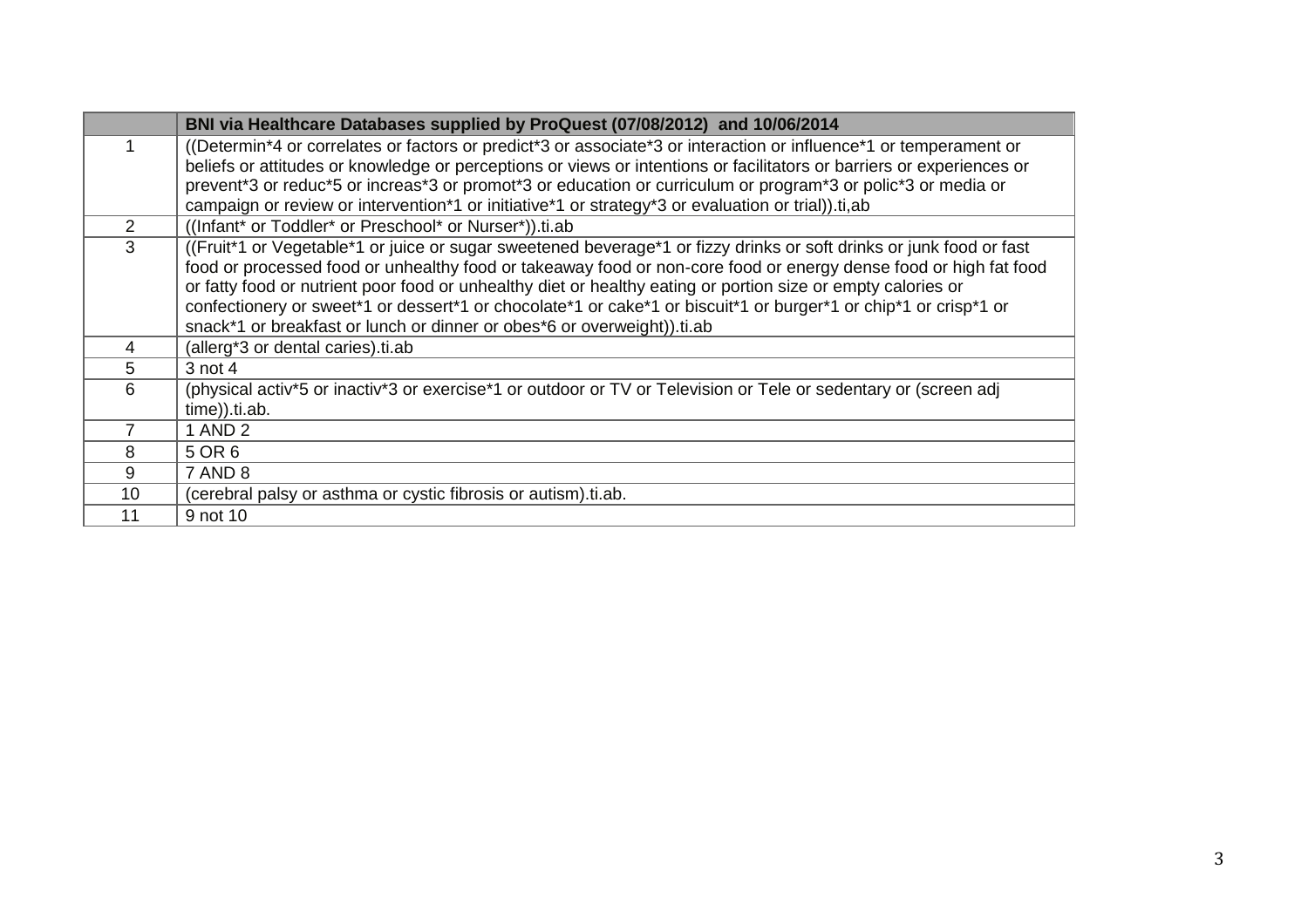|                | Assia and SocAbstracts via ProQuest (14/08/2012) and 10/06/2014                                                                                                                                                                                                                                                                                                                                                                                                                                                                                     |
|----------------|-----------------------------------------------------------------------------------------------------------------------------------------------------------------------------------------------------------------------------------------------------------------------------------------------------------------------------------------------------------------------------------------------------------------------------------------------------------------------------------------------------------------------------------------------------|
|                | ab, ti(Determin*4 or correlates or factors or predict*3 or associate*3 or interaction or influence*1 or temperament or<br>beliefs or attitudes or knowledge or perceptions or views or intentions or facilitators or barriers or experiences or<br>prevent*3 or reduc*5 or increas*3 or promot*3 or education or curriculum or program*3 or polic*3 or media or<br>campaign or review or intervention*1 or initiative*1 or strategy*3 or evaluation or trial)                                                                                       |
| $\overline{2}$ | ab, ti(Infant* or Toddler* or Preschool* or Nurser*)                                                                                                                                                                                                                                                                                                                                                                                                                                                                                                |
| 3              | ab, ti(Fruit*1 or Vegetable*1 or juice or sugar sweetened beverage*1 or fizzy drinks or soft drinks or junk food or fast<br>food or processed food or unhealthy food or takeaway food or non-core food or energy dense food or high fat food<br>or fatty food or nutrient poor food or unhealthy diet or healthy eating or portion size or empty calories or<br>confectionery or sweet*1 or dessert*1 or chocolate*1 or cake*1 or biscuit*1 or burger*1 or chip*1 or crisp*1 or<br>snack*1 or breakfast or lunch or dinner or obes*6 or overweight) |
| 4              | ab, ti(allerg <sup>*</sup> 3 or dental caries)                                                                                                                                                                                                                                                                                                                                                                                                                                                                                                      |
| 5              | S3 NOT S4                                                                                                                                                                                                                                                                                                                                                                                                                                                                                                                                           |
| 6              | ab, ti(physical activ*5 or inactiv*3 or exercise*1 or outdoor or TV or Television or Tele or sedentary or (screen near<br>time))                                                                                                                                                                                                                                                                                                                                                                                                                    |
|                | S1 AND S2                                                                                                                                                                                                                                                                                                                                                                                                                                                                                                                                           |
| 8              | <b>S5 OR S6</b>                                                                                                                                                                                                                                                                                                                                                                                                                                                                                                                                     |
| 9              | S7 AND S8                                                                                                                                                                                                                                                                                                                                                                                                                                                                                                                                           |
| 10             | ab, ti(cerebral palsy or asthma or cystic fibrosis or autism)                                                                                                                                                                                                                                                                                                                                                                                                                                                                                       |
| 11             | <b>S9 NOT S10</b>                                                                                                                                                                                                                                                                                                                                                                                                                                                                                                                                   |